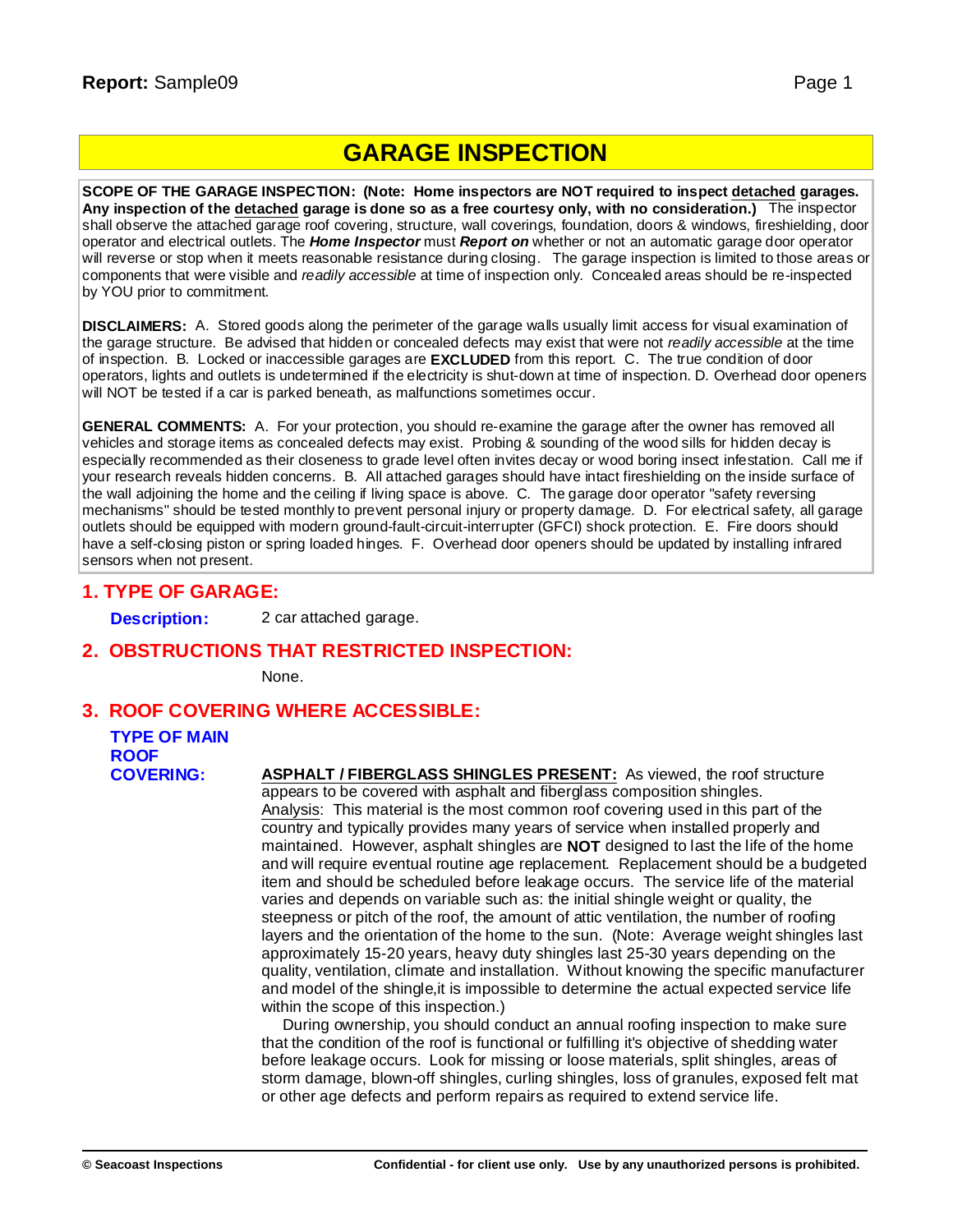| <b>Approximate age</b><br>of roof: | Unknown - further research is advised. You should consult the owner to verify the age<br>of the roof so that a budget can be established for future age replacement.                                                                                                                                                                                                                                                                                                                                                                                                                                                                                                                                                                                                                                                                     |
|------------------------------------|------------------------------------------------------------------------------------------------------------------------------------------------------------------------------------------------------------------------------------------------------------------------------------------------------------------------------------------------------------------------------------------------------------------------------------------------------------------------------------------------------------------------------------------------------------------------------------------------------------------------------------------------------------------------------------------------------------------------------------------------------------------------------------------------------------------------------------------|
| <b>CONDITION:</b>                  | ** FUNCTIONAL with EXCEPTIONS as noted below:<br>Observation: The roof covering was 100% covered by <b>SNOW</b> at the time of inspection.<br>Analysis: The true condition of the roof covering is undetermined as it was not readily<br>accessible for inspection. Further investigation is needed to determine if there are<br>concealed defects.<br>Recommendation: As I was unable to determine the condition of the roof, a<br>professional roof inspection and certification are advised prior to the close of escrow.<br>The condition of the roof covering requires further research now and also during the<br>first thaw. You should ask the owner the following disclosure questions:                                                                                                                                         |
|                                    | What type(s) of roof covering(s) is present?<br>How old is the roof covering(s)?<br>When do you expect that age replacement will be needed?<br>Does the roof leak?<br>Are there any seasonal performance problems such as ice dams?<br>Have the flashings ever leaked?<br>Ask if the owner is willing to memorialize in writing that there are no<br>problems with the roof covering.                                                                                                                                                                                                                                                                                                                                                                                                                                                    |
|                                    | You should discuss the unknown condition of the roof covering with your<br>attorney NOW, prior to commitment. If the owner is not willing to provide assurance<br>that there are no problems, then perhaps an agreed upon sum of money can be<br>retained in escrow until inspection is possible. Furthermore, you should visit the local<br>building department and perform a "permit search" to determine the last date of roof<br>covering replacement on file. Be advised that roof coverings are NOT designed to last<br>the life of the home. All roof coverings eventually require age replacement at<br>significant expense - such expenses should be budgeted. (Note: Be advised that most<br>3-tab asphalt / fiberglass shingle roof coverings have a design life of 15-20 years, roll<br>roofing design life = $8-10$ years.) |
|                                    | If you have great concerns or your research reveals suspicions of problems, you<br>may want the home inspector to return and evaluate the roof when the roof is bare and<br>Woother permits $A T D A V E$ EEE AND MINIMUM HOLIDLY DATE MILL BE                                                                                                                                                                                                                                                                                                                                                                                                                                                                                                                                                                                           |

weather permits. A TRAVEL FEE AND MINIMUM HOURLY RATE WILL BE CHARGED. Exact pricing and scheduling arrangements can be made by contacting this office.

# **VISIBLE**

**PROBLEMS:** Observation: The *readily accessible* roof coverings did not exhibit any visible problems at time of inspection.

Analysis: Where accessible and by the method observed, the roof covering appears functional with wear & tear appropriate for it's estimated age.

Recommendation: You should ask the owner to disclose the age of the roof covering for so that you can establish a budget for future age replacement.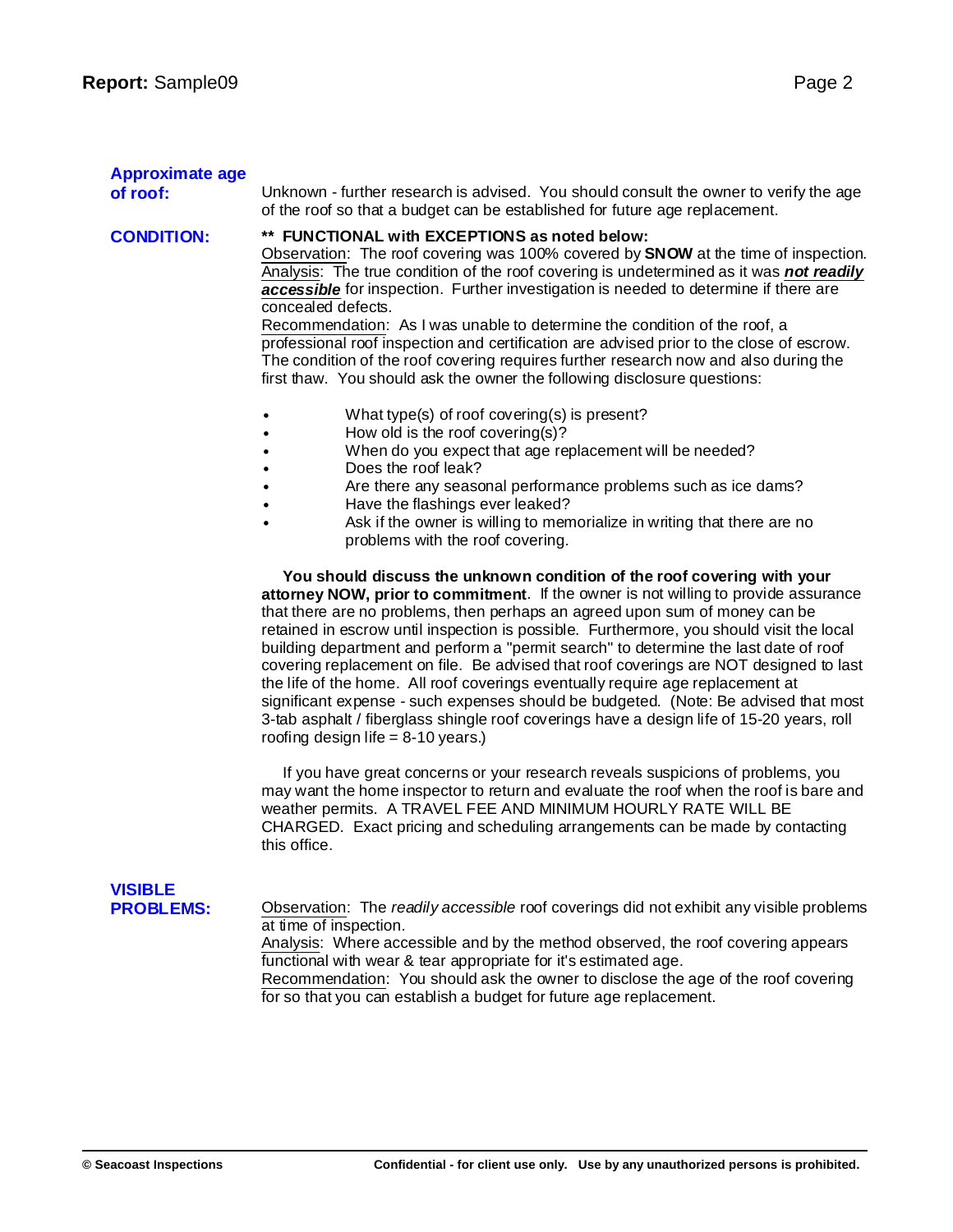#### **4. GARAGE SIDING & CONDITION WHERE EXPOSED:**

# **SIDING TYPE &**

#### **CONDITION: \* FUNCTIONAL**

siding with wear & tear appropriate for age & materials where *readily accessible* at time of inspection.

Observation: The aluminum siding outside corners are dented, damaged or loose. Analysis: One of the disadvantages of aluminum siding and trim is that it can be easily damaged when

struck. Maintenance



repairs are needed. (Note: Be advised that while repair is fairly simple for a tradesman, the availability of matching siding is undetermined.) Recommendation: You should hire a siding contractor to remove all damaged components and to install new materials where required.

#### **5. GARAGE DOORS & WINDOWS:**

**DOOR & WINDOW CONDITIONS: \*\* FUNCTIONAL with EXCEPTIONS noted:**

#### **6. WAS THE GARAGE DOOR OPERATED?**

#### **Type of overhead**

**door:** YES, the overhead doors were operated manually because they where not attached properly to the tracks. This disconnect was most likely when the home was winterized.

#### **7. GARAGE STRUCTURE WHERE EXPOSED:**

## **CONDITION OF**

**STRUCTURE: \* FUNCTIONAL** with wear & tear appropriate for age where *readily accessible* and exposed at time of inspection.

Observation: Hairline cracks are present in the garage concrete floor or walls. Analysis: In my opinion, such small cracks do not represent a serious problem. However, such cracks can allow heat loss, pest access, radon gas entry and water infiltration.

Recommendation: Consider optional maintenance patching of the cracks and them monitor for future movement.